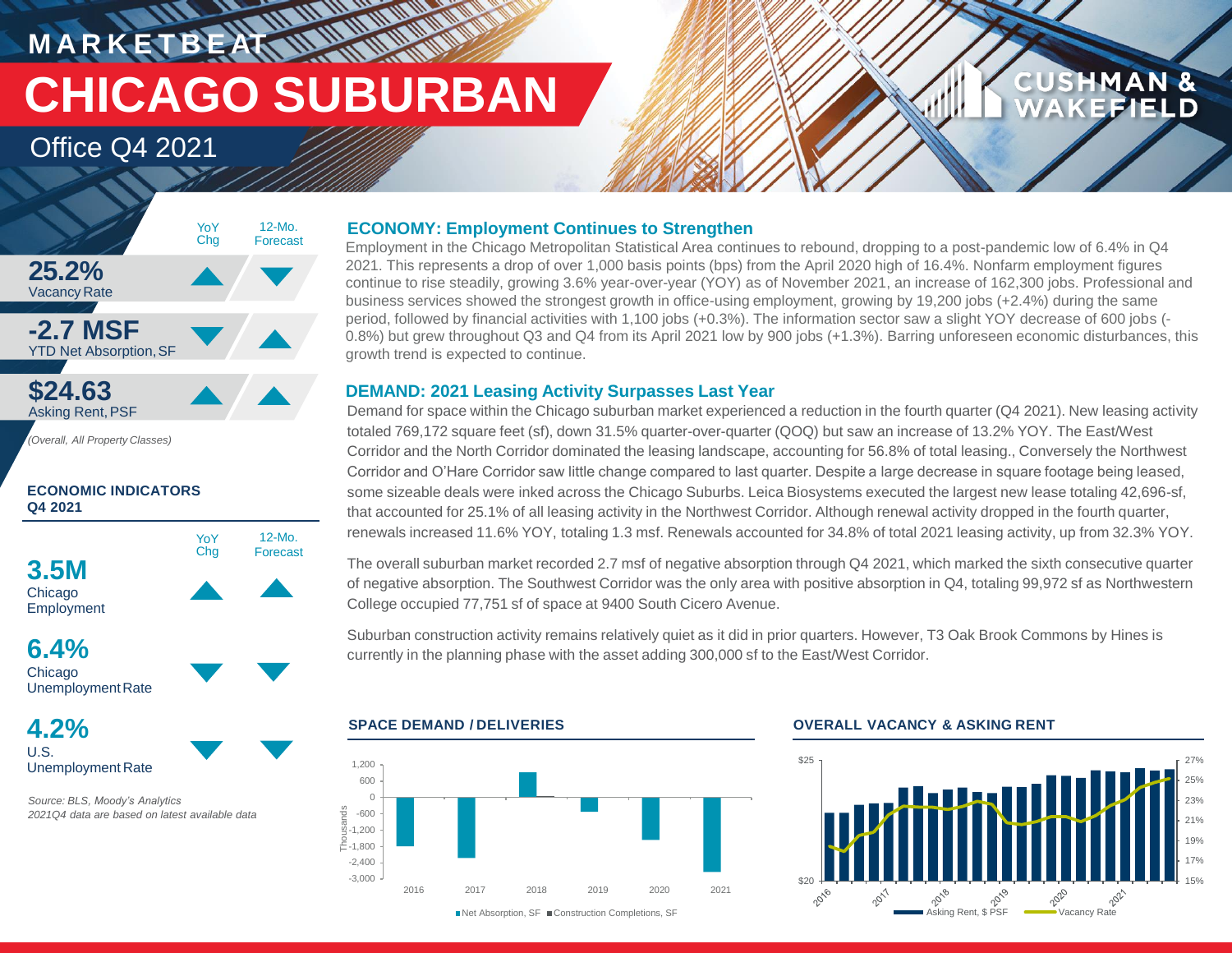# **MARKETBEAT 11 MMWWWW TEAM AND AN AND AND AND ADDRESS CHICAGO SUBURBAN** Office Q4 2021

### **SUPPLY: Overall Vacancy Increases While Sublease Vacancy Decreases**

The market added 402,348 sf of vacant space during Q4, pushing the overall vacancy rate to 25.2%, an increase of 40 basis points (bps) QOQ and 270 bps YOY. There is 25.6 msf of vacant space across the market, up from 22.9 msf one year ago. The Northwest corridor recorded the highest vacancy in the market at 32.8%, largely due to sizeable move-outs by INTUIT Inc. (24,085 SF) and Lake Forest School of Management (14,000 sf). O'Hare remains comparatively tight, with vacancy ending the quarter at 19.9%, marking a 90-bps increase from the prior year.

Sublease vacancy decreased 0.5% in Q4 for the first time in five consecutive quarters, a number that has doubled since the start of the pandemic, ending the quarter at 1.8 msf. Much of this space is located within the East/West Corridor and the North Corridor, accounting for 70.1% of vacant sublease space. There is an additional 2.3 msf of sublease space being marketed for future occupancy, bringing the total sublease available space in the market to 4.4 msf. The North Corridor recorded the largest decrease in vacant space with 291,399 sf of leasing in Q4; driving vacancy down 80 bps QOQ to a current vacancy rate of 24.4%.

### **PRICING: Class A and B Rents See Slight Increase**

After staying stable through much of the year; rental rates have slightly increased. Overall gross asking rents increased 0.2% QOQ to \$24.63 per square foot (psf). The Southwest Corridor recorded the highest rent growth of 1.1% QOQ, increasing to \$20.11 psf. Class A Rents were relatively flat this quarter up by 0.1% to \$29.59 psf. Class B rents mirrored Class A rents with an increase of 0.1% to \$22.54 psf. Class C rents decreased 0.5% to \$17.79 despite a 51.4% increase of leasing activity since the previous quarter.

## **OUTLOOK**

- Leasing momentum increased YOY and will likely increase in the coming quarters as the office market continues to recover.
- As previously leased space is occupied in the coming quarters, vacancy will decrease as space is absorbed.
- Momentum could potentially be counterbalanced by 2.3 msf of sublease space available for future occupancy that could hit the market over the next several quarters.
- A surplus of sublease supply combined with limited demand will exert more downward pressure on asking rents in 2022. Contract the contract of the contract of the contract of the contract of the contract of the contract of the contract of the contract of the contract of the contract of the contract of the contract of

### **OVERALL NEW LEASING ACTIVITY**



**CUSHMAN &** 

### **OVERALL VACANCY**



### **CURRENT SUBLEASE AVAILABILITY**



■ Vacant Available for Future Occupancy • As % of Inventory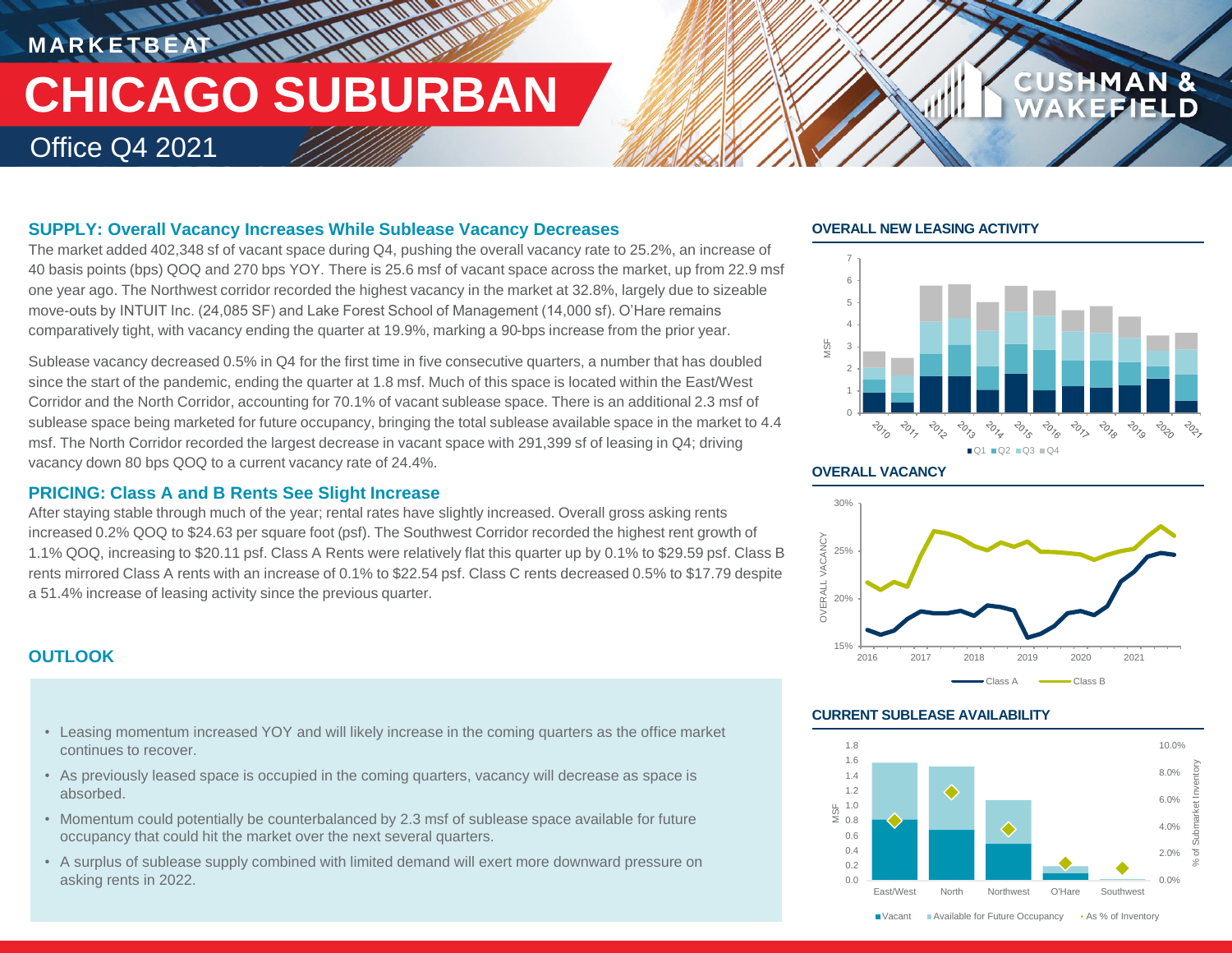## **M A R K E T B E AT**

# **CHICAGO SUBURBAN** Office Q4 2021

**USHM** 

**ELD** 

### **MARKET STATISTICS**

| <b>SUBMARKET</b>                              | <b>INVENTORY</b><br>(SF) | <b>DIRECT</b><br><b>VACANT</b><br>(SF) | <b>SUBLET</b><br><b>VACANT</b><br>(SF) | <b>OVERALL</b><br><b>VACANCY</b><br><b>RATE</b> | <b>CURRENT QTR</b><br><b>OVERALL NET</b><br><b>ABSORPTION(SF)</b> | <b>YTD OVERALL</b><br><b>NET ABSORPTION</b><br>(SF) | <b>YTD LEASING</b><br><b>ACTIVITY (SF)</b> | <b>UNDER</b><br><b>CNSTR</b><br>(SF) | <b>OVERALL AVG</b><br><b>ASKING RENT (ALL</b><br><b>CLASSES)*</b> | <b>OVERALL AVG</b><br><b>ASKING RENT</b><br>(CLASS A)* |
|-----------------------------------------------|--------------------------|----------------------------------------|----------------------------------------|-------------------------------------------------|-------------------------------------------------------------------|-----------------------------------------------------|--------------------------------------------|--------------------------------------|-------------------------------------------------------------------|--------------------------------------------------------|
| <b>Far Northwest</b>                          | 3,717,416                | 971,017                                | 55,584                                 | 27.6%                                           | 32,449                                                            | $-45,376$                                           | 143,365                                    | $\overline{0}$                       | \$18.56                                                           | N/A                                                    |
| <b>Central Northwest</b>                      | 20,831,387               | 5,847,806                              | 327,299                                | 29.6%                                           | $-53,788$                                                         | $-400,781$                                          | 661,703                                    | $\overline{0}$                       | \$23.36                                                           | \$27.02                                                |
| North DuPage                                  | 3,740,705                | 1,118,554                              | 93,287                                 | 32.4%                                           | $-29,098$                                                         | 39,835                                              | 74,942                                     | $\overline{0}$                       | \$24.22                                                           | \$26.21                                                |
| <b>NORTHWEST TOTALS</b>                       | 28,289,508               | 7,937,377                              | 476,170                                | 29.7%                                           | $-50,437$                                                         | $-406,322$                                          | 880,010                                    | $\mathbf{0}$                         | \$23.08                                                           | \$26.83                                                |
| Far North                                     | 1,043,209                | 259,408                                | $\circ$                                | 24.9%                                           | $\overline{0}$                                                    | 6,407                                               | 25,045                                     | $\mathbf{0}$                         | \$15.34                                                           | N/A                                                    |
| Central North/Tri-State                       | 16,582,207               | 3,815,834                              | 524,133                                | 26.2%                                           | $-154,430$                                                        | $-163,585$                                          | 631,835                                    | $\mathbf{0}$                         | \$25.31                                                           | \$29.99                                                |
| Near North                                    | 5,578,464                | 1,010,842                              | 54,936                                 | 19.1%                                           | 1,899                                                             | $-277,633$                                          | 182,195                                    | $\mathbf{0}$                         | \$27.07                                                           | \$34.60                                                |
| <b>NORTH TOTALS</b>                           | 23,203,880               | 5,086,084                              | 579,069                                | 24.4%                                           | $-152,531$                                                        | $-434,811$                                          | 839,075                                    | $\mathbf{0}$                         | \$25.09                                                           | \$31.15                                                |
| Eastern East / West                           | 21,838,016               | 4,626,305                              | 613,995                                | 24.0%                                           | $-150,971$                                                        | $-609,350$                                          | 859,960                                    | 84,000                               | \$24.99                                                           | \$30.27                                                |
| Western East / West                           | 13,471,184               | 3,443,724                              | 94,457                                 | 26.3%                                           | $-41,271$                                                         | $-886, 841$                                         | 386,484                                    | $\overline{0}$                       | \$23.51                                                           | \$26.55                                                |
| <b>EAST / WEST TOTALS</b>                     | 35,309,200               | 8,070,029                              | 708,452                                | 24.9%                                           | $-192,242$                                                        | $-1,496,191$                                        | 1,246,444                                  | 84,000                               | \$24.38                                                           | \$28.82                                                |
| O'Hare                                        | 12,811,800               | 2,488,086                              | 64,354                                 | 19.9%                                           | $-107,110$                                                        | $-469,012$                                          | 518,885                                    | $\bf{0}$                             | \$30.16                                                           | \$36.42                                                |
| <b>Southwest</b>                              | 2,169,136                | 254,070                                | 8,574                                  | 12.1%                                           | 99,972                                                            | 71,903                                              | 154,176                                    | $\mathbf{0}$                         | \$20.11                                                           | N/A                                                    |
| <b>SUBURBAN TOTALS</b>                        | 101,783,524              | 23,835,646                             | 1,836,619                              | 25.2%                                           | $-402,348$                                                        | $-2,734,433$                                        | 3,638,590                                  | 84,000                               | \$24.63                                                           | \$29.59                                                |
| *Rental rates reflect gross asking \$psf/year |                          |                                        |                                        |                                                 |                                                                   |                                                     |                                            |                                      |                                                                   |                                                        |
| <b>CLASS</b>                                  | <b>INVENTORY</b><br>(SF) | <b>DIRECT</b><br><b>VACANT</b><br>(SF) | <b>SUBLET</b><br><b>VACANT</b><br>(SF) | <b>OVERALL</b><br><b>VACANCY</b><br><b>RATE</b> | <b>CURRENT QTR</b><br><b>OVERALL NET</b><br><b>ABSORPTION(SF)</b> | <b>YTD OVERALL</b><br><b>NETABSORPTION</b><br>(SF)  | <b>YTD LEASING</b><br><b>ACTIVITY (SF)</b> | <b>UNDER</b><br><b>CNSTR</b><br>(SF) | <b>DIRECT AVG</b><br><b>ASKING RENT</b>                           | <b>OVERALL AVG</b><br><b>ASKING RENT</b><br>(CLASS A)* |
| <b>CLASS A</b>                                | 40,056,518               | 8,836,414                              | 1,005,939                              | 24.6%                                           | $-234,415$                                                        | $-1,300,063$                                        | 1,297,188                                  | $\overline{0}$                       | \$30.00                                                           | \$29.59                                                |
| <b>CLASS B</b>                                | 45,010,946               | 11, 147, 747                           | 804,973                                | 26.6%                                           | $-76,092$                                                         | $-1,038,726$                                        | 1,738,975                                  | 84,000                               | \$22.96                                                           | \$22.54                                                |
| <b>CLASS C</b>                                | 16,716,060               | 3,851,485                              | 25,707                                 | 23.2%                                           | $-91,841$                                                         | $-395,644$                                          | 602,427                                    | $\mathbf{0}$                         | \$17.83                                                           | \$17.79                                                |
|                                               |                          |                                        |                                        |                                                 |                                                                   |                                                     |                                            |                                      |                                                                   |                                                        |

*\*Rental rates reflect gross asking \$psf/year*

**KEY LEASE TRANSACTIONS Q4 2021**

| <b>PROPERTY</b>                              | <b>SUBMARKET</b>           | <b>TENANT</b>           | <b>RSF</b> | <b>TYPE</b> |
|----------------------------------------------|----------------------------|-------------------------|------------|-------------|
| 263 Shuman Boulevard                         | Western East/West Corridor | XPO Logistics, Inc.     | 50,663     | Renewal*    |
| 21440 West Lake Cook Road                    | <b>Far Northwest</b>       | Leica Biosystems        | 42,696     | <b>New</b>  |
| 2715 Jorie Boulevard                         | Eastern East/West Corridor | <b>BDO Digital</b>      | 28,000     | <b>New</b>  |
| 999 Oakmont Plaza Drive                      | Eastern East/West Corridor | John Burns Construction | 27,500     | <b>New</b>  |
| 1111 East Touhy Avenue                       | O'Hare                     | Aldridge Electric       | 26,503     | <b>New</b>  |
| *Renewals not included in leasing statistics |                            |                         |            |             |